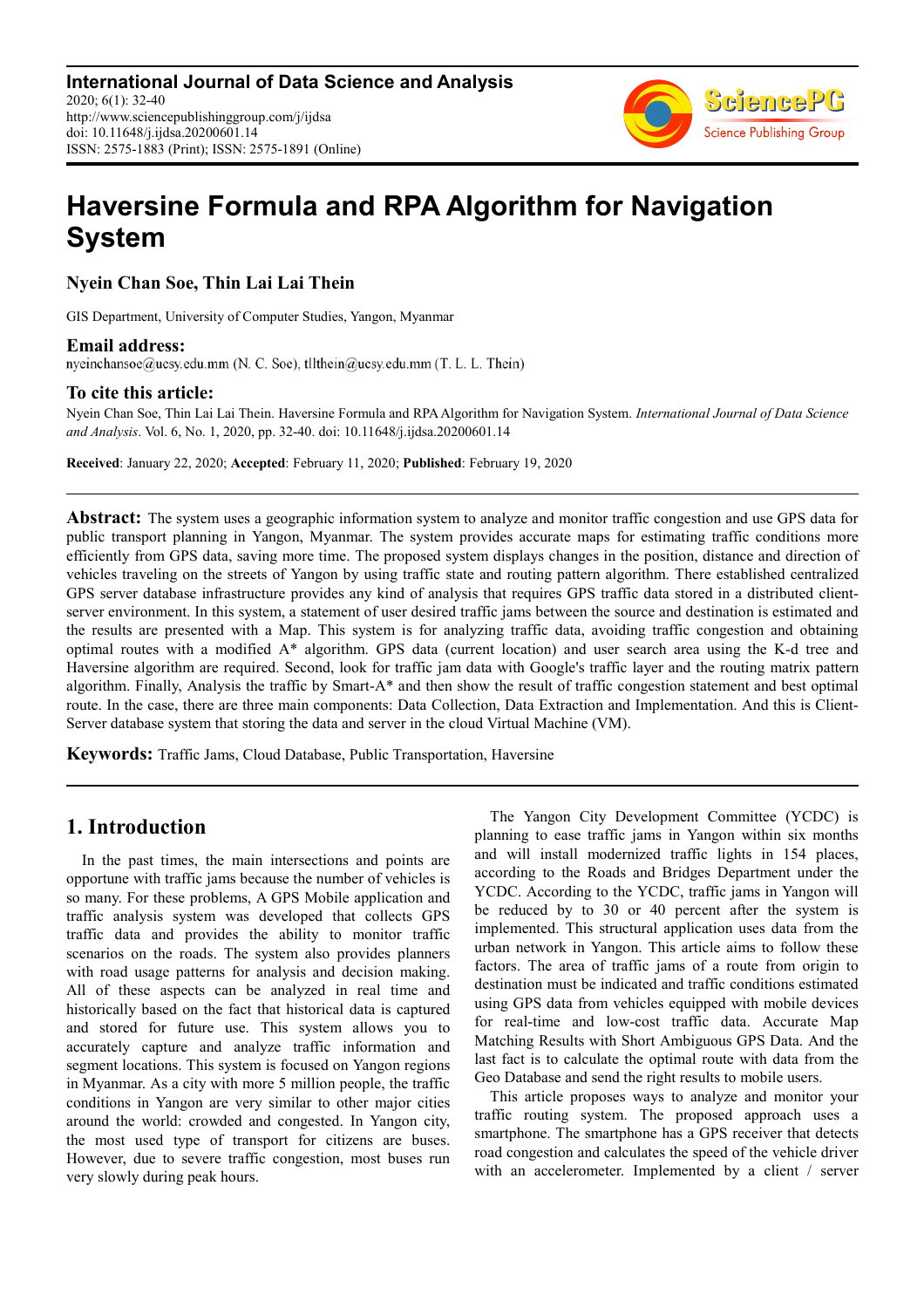architecture. The GPS receiver can capture the position of the client user and send it to the server.

This approach can be applied to generate the traffic congestion area between the source and destination of traffic routes, real time traffic data, accurate map, and so on. You can also send accurate route information to the mobile user by creating the Geo database. The remainder of the paper is organized as follows. Section 2 presents the whork related to the proposed system. The next section, section 3, is the general steps for information on traffic routes between source and destination. In section 4, we discussed extracting precision traffic data with the KD tree. In section 5 explain the traffic congestion areas with route pattern algorithm. In section 6 addresses experiments and results. Finally, section 7 presents the conclusion. certain style, then select the appropriate name on the style menu. The style will adjust your fonts and line spacing.

# **2. Motivation for the Project**

Global Positioning Service system or GPS is a relatively new technology. Although it was mainly used for military purposes at the time of invention, this technology was later used in many consumer applications. In recent years, each smartphone has been primarily equipped with Google GPS and location information services to complement and manage applications such as Google Maps. Therefore, using GPS data, people activities can be represented more accurately than ever before. As a result, in recent years we have seen a huge number of applications and usage services based on the location of the smartphone. Considering that many drivers and travelers are smartphone users, road traffic scenarios can also be proved using GPS data.

And this is consistent with the fact that even in developing countries, more and more growing people are now using GPS smartphones, which are traffic checking and avoiding system based on the concept of collecting and classifying location data. Using a specific highway to be transmitted and using this data to represent the statement of traffic condition present on a particular highway, a very practical and versatile traffic monitoring system can be provided. Therefore, the purpose of this paper is to improve a real-time traffic detecting, monitoring and avoiding framework consisting of mobile applications and back-end Web services for fast and efficient deployment in countries such as some ASEAN countries. This article also examines various traffic detect and checking systems that use similar concepts.

We will also research and develop the algorithms and workflows required for data transfer between end users and servers. In addition, we investigated possible failures and the scope of the system improvement.

### **3. Related Work**

Several reports on the research of traffic monitoring systems have been submitted [1-12]. ESRI, California 92373- 8100 USA [2] reported "GIS Road and Highway Management Solutions". This document introduces various methods of transport solutions, including procedural life cycle, highway asset management, maintenance and work order management, and transportation planning. In this document, the following facts can be difficult: First, buildings that integrate financial management projects and software with GIS to better manage infrastructure projects. The second is to integrate GIS into business processes to improve operational performance. Cheng Hian Goh, Hong Jun Lu [4] presented a time data index using an existing  $B +$ tree.

This article describes a data mapping strategy that allows you to use existing  $B +$  trees directly. With this implementation, temporal relationships are mapped to points in multidimensional space, with each time interval translated to two-dimensional coordinates and temporal selection operations are constructed as spatial search operations. This approach has two advantages. First, mapping temporal relationships to multidimensional spaces provides a uniform framework for dealing with temporal questions that involve valid transactions and time, as well as other non-temporal attributes.

Second, linearization of the multi-dimensional search space allows classical indexing methods (such as the B+-tree) to be used. S. AnithaSelva S. D. 1 [6] proposed Minimizing the Traffic Congestion Using GIS. The study requires a clear understanding of the flow patterns, locations, and existing road networks about the impact of the Transport System Management (TSM) steps. Geographic information systems (GIS) can be used effectively to analyze transportationrelated issues. Alfio Costanzo [9] proposes using GPS data to monitor road traffic in the metropolitan area. The proposed methodology is only needed for GPS users traveling on a city road map to periodically send these coordinates to a usertuned server as soon as they are detected. To build a traffic monitoring system, enough drivers need to send GPS data to the server during travel and calculate traffic flow in real time.

Al. Amin, MD. Rafi Uddin [10] proposed "Real-time traffic monitoring system using crowd-provided GPS data". The overall system is mainly divided into two parts, client side and server side. The client side is shaped like a mobile app, which has two main modes of functionality: the push mode and the tracking mode. The server site continues to listen to location reports from devices that require a current map view of a specific area. If a device on a specific road reports its position, it creates the coordinates and speed. The article includes comparative analysis of options in the Android ecosystem to measure the speed of the Android API and Google Maps, the development environment, the compiler and the IDE. Although the system can work even if there is only one user on a road at a given time, the greater the number of users on the road, the better the system will work. This requires encouraging many people to participate in or selectively distribute the process by forcing its use by equipping specific drivers under the supervision of a governmental organization.

In [12], this system estimates the current traffic congestion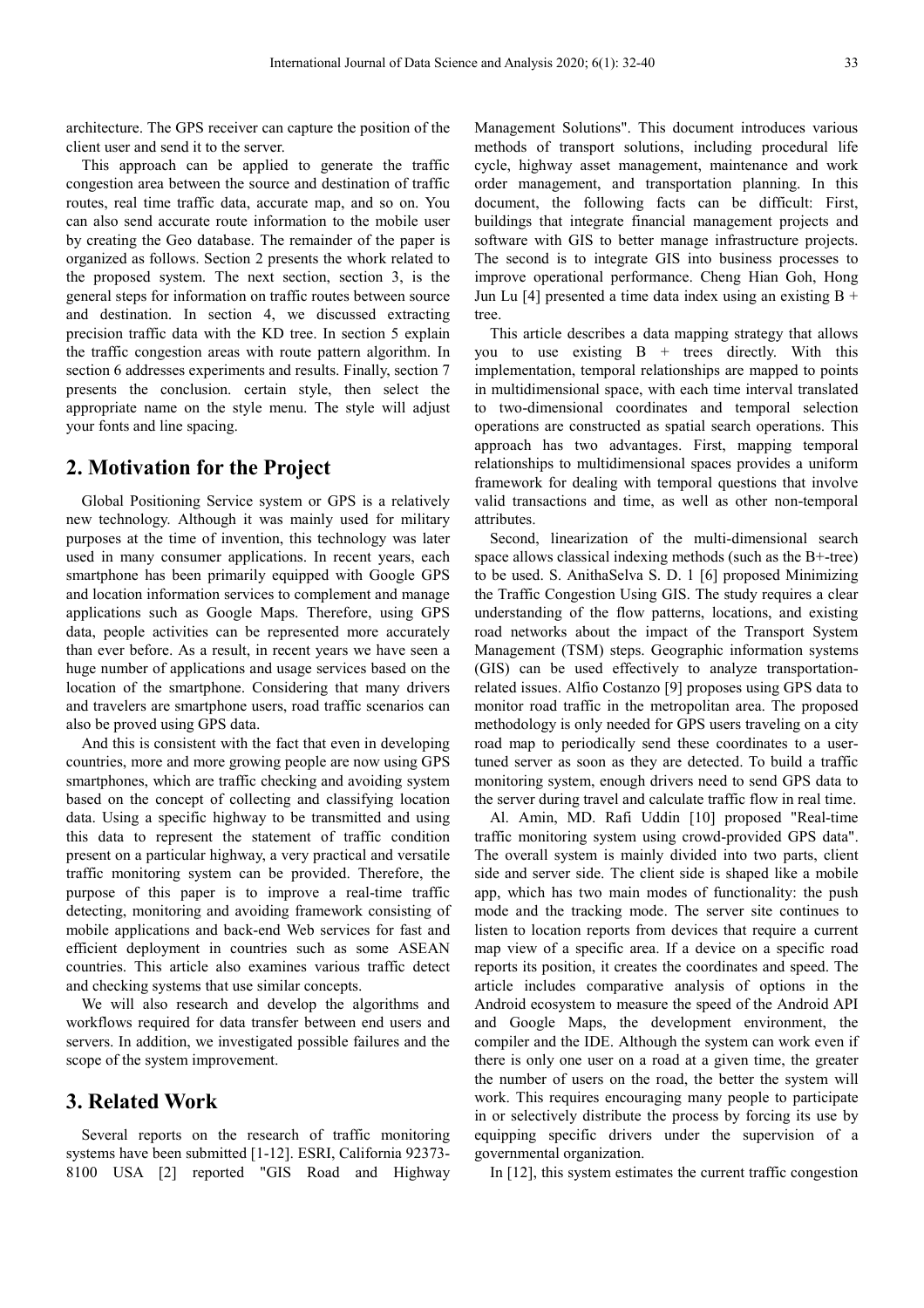statements of user's desired area between source and destination and presents the estimated results in Map. The historical traffic condition data of each road network on each time using the pre-collected data are utilized in this research. Using the Hidden Markov (HMM) model to estimate the traffic condition states of these road networks using historical traffic data. These estimated traffic probability states are presented by coloring users' desired source and destination road segments on Google Map. And evaluate your estimation system using the data set generated by data collection from mobile phone-equipped vehicles over a period of time. 4 months in Yangon.

In this document, we propose methods for analyzing and monitoring traffic systems. The proposed approach uses a smartphone, equipped with a GPS receiver to study traffic jams and an accelerometer to calculate the speed of the driver's vehicle. This is implemented by the client / server architecture. It can acquire the position of client users with a GPS receiver and send them to the server. This approach can be applied to produce traffic congestion areas between the source and destination traffic routes, real-time traffic data,

accurate maps and so on. It is also possible to send the accurate route information to mobile user by creating Geo database.

# **4. General Steps of the Reaffic Routes Information**

The system displays the results of estimated traffic congestion conditions for the source and destination desired by the user. Car GPS Android devices are used to capture GPS location data, start and end points, and then transfer this data to the data center. Use a map matching algorithm to merge this data with the road network to see which vehicles are on which road networks. However, if the GPS data is not clear, the map match will be inaccurate. When the system corresponds to the road segment of the wrong vehicle, the estimation of the traffic congestion state result will be incorrect because the road conditions of each road segment are different.



*Figure 1. General architecture of the propose system.* 

An algorithm is developed for generating the traffic routes information by client /server architecture. The client-side application captures the user location with GPS receiver. It is designed for android platform. The server processes the data captured by the client-side application. Four operation steps are performed in this approach.

Step (1): Collecting the GPS data for the transportation network in the urban by user current location for considering bus stops, road statements, traffic lights and other.

Step (2): Store GPS and traffic data in a spatial database. And the system retrieves the locations of latitude and longitude, speed, distance, time and direction using the KD tree.

Step (3): Detect traffic analysis using the routing pattern algorithm.

Step (4): After that, the end user receives information about the routes of mobile traffic as a client.

The system flow of the traffic monitoring system is shown

in Figure 2.



*Figure 2. System flow of the propose system.*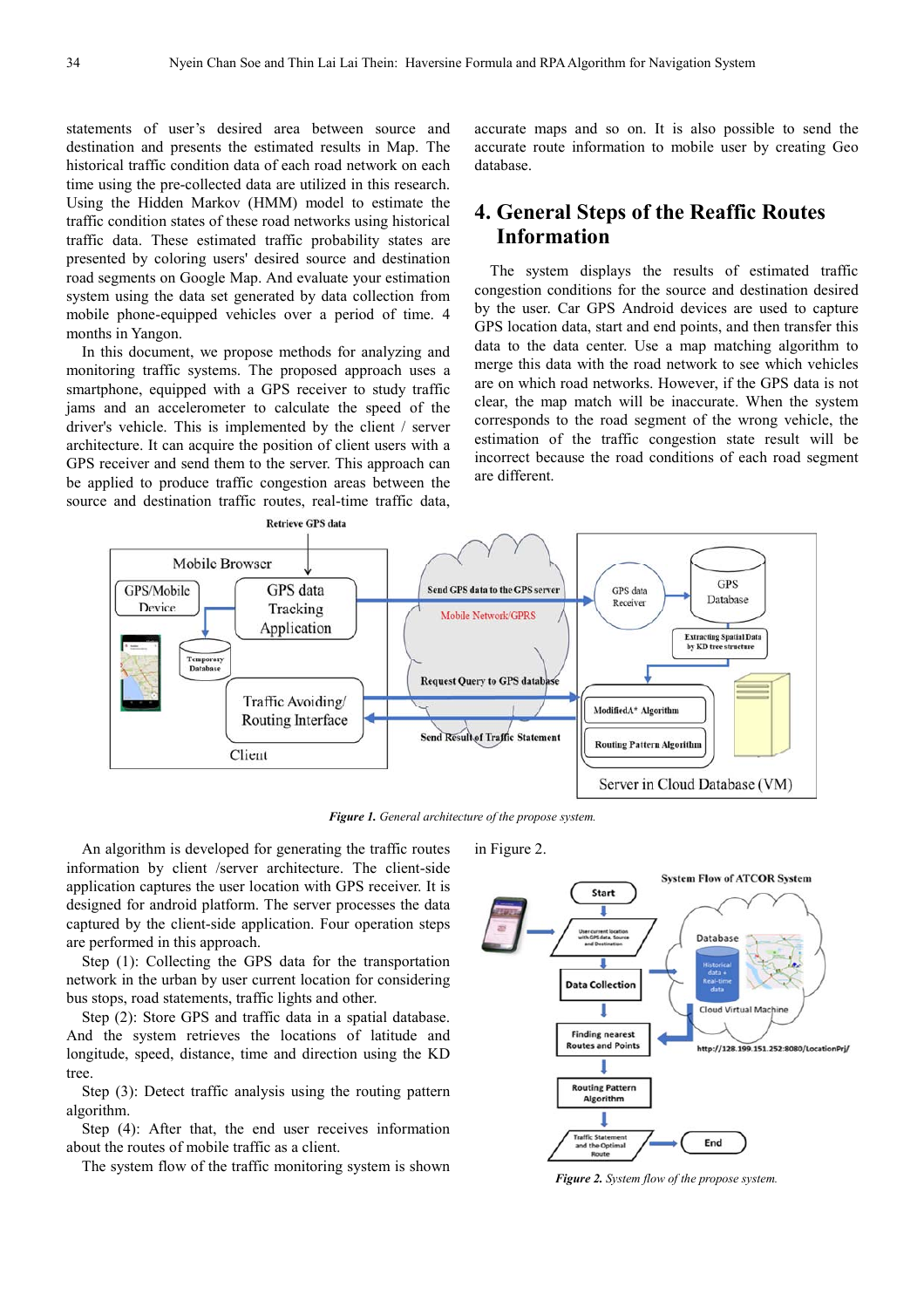# **5. Pre-processing**

#### *5.1. Basic Requirements*

Preprocessing is the process of establishing road segments data and calculating historical data from pre collected GPS trajectories data from mobile phone equipped vehicles to use in checking up to date traffic congestion statements for users' needed source and destination.

The following documents are required for our system.

- i. Android Studio 3.5.1 or later.
- ii. The device that has Google Play Store app.
- iii. Android version 5.0 or higher.
- iv. Google APIs configurations.
- v. The Android SDK Manager with Google Repository.
- vi. Push Android SDK 2.7 or later.
- vii. Tomcat v9.0 Server at localhost (testing).
- viii. XAMP Control Panel version 3.3.3 or later (testing).

#### *5.2. Research Area and Data Collection*

The research area is Yangon City. Now, there are seven townships where currently research areas in this approach: There are Collected locations data and traffic-lights in Yangon city (33 townships). See as figure 3. These GPS data and historical traffic data are stored and extracted in the Cloud database (VM).



*Figure 3. Locations of Bus Stops, Intersection Points and Traffic-Lights in Yangon.* 

#### *5.3. Historical Traffic Data*

This is the list of total Traffic-Lights in Yangon city (see as Table 1.). The number of traffic-light in the whole of Yangon is 220 points. There are many points in the whole of country. But Our research area is Yangon city and we collect and analyze Traffic-Lights points in just the Yangon City. There are 220 traffic-lights as shown in the list YCDC.

And then we capture out these traffic-light data on the Map of the system. There are 220 points of road traffic-lights collected in Yangon. In these 220 of Points and 802 of Stands and 501 of LEDs.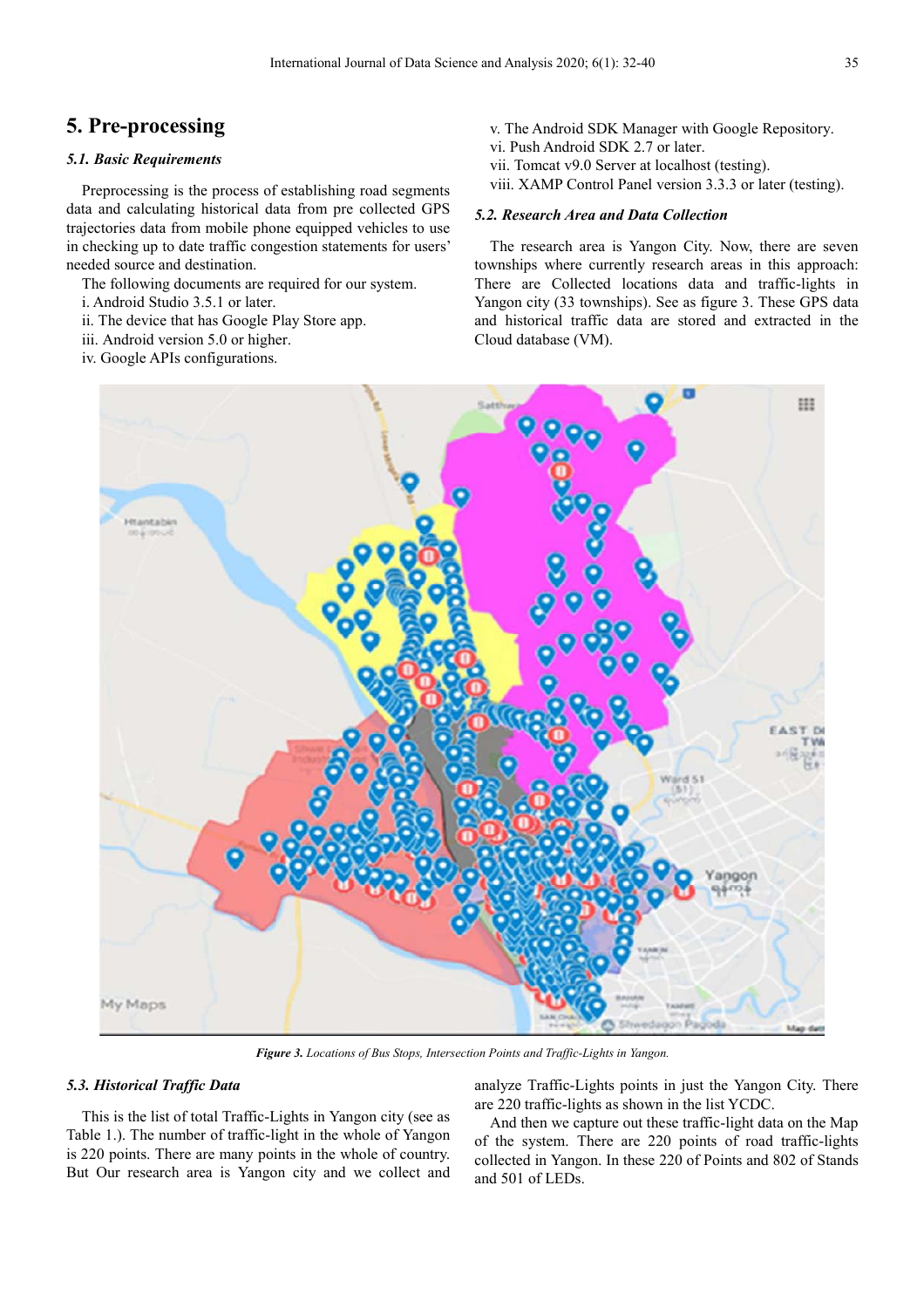| $\bf No$ | <b>District</b> | Quantity           |              |            | Remark |
|----------|-----------------|--------------------|--------------|------------|--------|
|          |                 | <b>Light-Point</b> | <b>Stand</b> | <b>LED</b> |        |
|          | Eastern         | 46                 | 173          | 92         |        |
|          | Western         | 56                 | 207          | 143        |        |
|          | Southern        | 57                 | 199          | 144        |        |
| 4        | Northern        | 61                 | 223          | 122        |        |
|          | TOTAL           | 220                | 802          | 501        |        |

*Table 1. Locations Points and Traffic-lights in Yangon.* 

# **6. Extracting the Traffic Data Using KD Tree**

The word "data" is plural, not singular. The subscript for the permeability of vacuum  $\mu$ 0 is zero, not a lowercase letter "o." The term for residual magnetization is "remanence"; the adjective is "remanent"; do not write "remnance" or "remnant." Use the word "micrometer" instead of "micron." A graph within a graph is an "inset," not an "insert." The The K-d tree is a useful data structure for different applications, such as searches involving multi-dimensional search keywords (eg, interval search and close-range search). The K-d tree is a special case of partitioning binary space trees. The following is the process of creating a KD tree algorithm.

Procedure of KD tree:

kdtree function (list of points pointList, depth int)

{// Select an axis based on depth so that the axis passes all valid values, axis var int:  $=$  depth mod k;

 // List of classification points and select median as a dynamic element

select the median on the pointList axis;

// Create a node and build subtrees

knot tree var;

node.location: = median;

 node.leftChild: = kdtree (points in pointList before the median, depth  $+ 1$ );

 node.rightChild: = kdtree (points in pointList after median, depth  $+1$ );

return node;

}

KD-Tree is a summary of binary search trees to multidimensional data. Each node of the KD tree contains a key, a distinct column, and up to two indicators for its child nodes. Traditional methods use the median of each column to divide the data level. The three elements of each level are concentrated on a specific dimension around the robin selection. Figure 4 depicts a KD tree indicating the XandY size. The root indexes the X dimension in the value of 5. The next level determines the next Y dimension in the median of the new segment defined by X. X when  $X \le 5$ , otherwise 2. The aquarium with intervals  $X > 5$  and  $2 < Y < 10$  is required to pass through the tree until the node (Y, 2) is reached, and the column partition is scanned from position 8 to the end.

In this article, we retrieve the user's current location with latitude and longitude, speed, time and direction from the traffic database. Subsequently, we also need to evaluate the automation method to measure the distance between the user's current location and the desired destination. An algorithm for searching traffic data by the KD tree structure is developed. Consequently, the system is more efficient than searching and quickly reduces time. The sample tree structure of the system is shows in figure 4.

![](_page_4_Figure_20.jpeg)

*Figure 4. KD tree structure.* 

# **7. Implementation for Traffic Modeling**

#### *7.1. Find Nearest Routes and Points with Haversine*

It is Calculate the geographic distance on Earth. We can easily calculate the distance of the great circle. The system needs a point closer to the user's current location. After calculating the distance using Haversine, it releases the best route to the user's desired destination.

If we have two different latitudes - the longitude values of two different points on the earth, then with the Haversine formula, we can easily calculate the distance of the great circle. We verify the haversines law to get the equation, as shown below. As for Haversine equation, we get that:

$$
h\ a\ v\ e\ r\ s\ i\ n\ (c)=h\ a\ v\ e\ r\ s\ i\ n\ (a
$$
  

$$
-b)+s\ i\ n\ (a)\ s\ i\ n\ (b)\ h\ a\ v\ e\ r\ s\ i\ n\ (D)
$$

![](_page_4_Figure_27.jpeg)

*Figure 5. Distance by Haversine Formula.* 

This system uses the following algorithm, modified from the Haversine formula and the A\* algorithm: To complete the search for the best route while saving process time and data storing, the algorithm repeats the following steps:

Algorithm (Haversine):

- 1. Start the program and first open the list in file.
- 2. Enter the starting point node into the empty set of the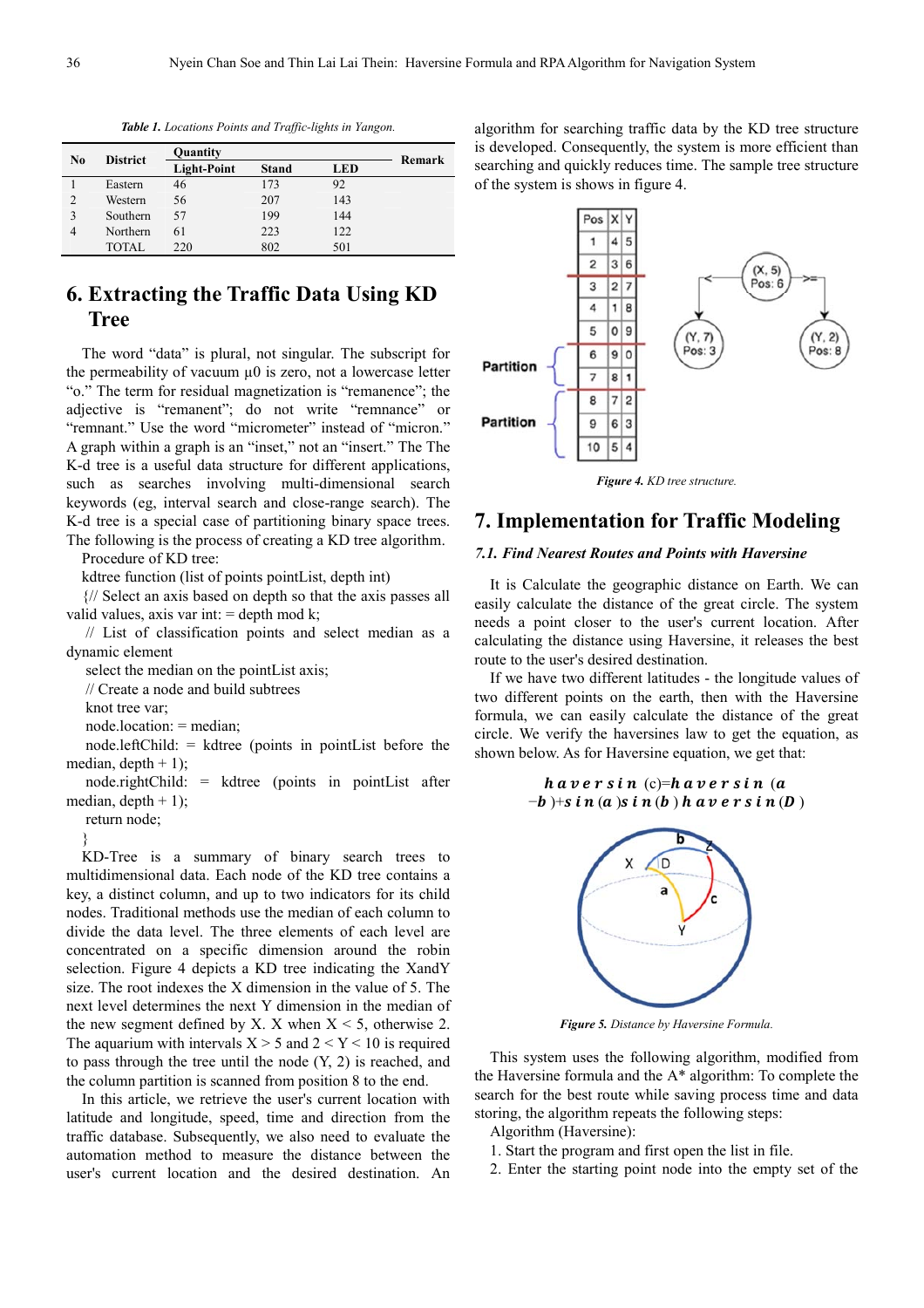first-list.

3. Take the minimum cost of the first-list and move to the last-list.

4. Check all current drop-down nodes to determine adjacency.

5. (Haversine  $d = R * c$ ) Meanwhile, get the closest point.

6. If there are no adjacent nodes in the first-list, calculate the cost of the node and record it as the formula  $f = g + h$ .

7. Enter the cost into the first-list.

8. If the adjacent node is already in the first-list, record the cost of the current node as the previous cost. If not, change the previous node and recalculate the cost.

9. Add the start and end node costs to the last-list.

10. End the search and close the list.

#### *7.2. Routing Pattern Algorithm*

In this Section, we will consider the traffic jam usually occurs between two points of vehicle which are current GPS point (cpt) and last GPS point (lpt). It can calculate the density of traffic between any two points. The vehicle speed can be defined by routing pattern analysis as:

$$
V_s = (cpt-lpt)/t
$$

where Vs is the speed of vehicle on the road and t is time between two GPS points. The (cpt- lpt) is the distance between two GPS points.

To accurately illustrate the routing condition, we also need to set a limit on the set of speed limits that will be correctly reflected in the database. For instance:

1.0-15 km /  $h \Rightarrow$  Heavy traffic.

2.16-30 km /  $h \approx$  Average traffic.

3. above 30 km /  $h \approx$  traffic light.

Using summary information about the speed of traffic, you can find out the level of congestion by checking the number of updates and / or vehicles involved, as well as the speed of traffic. The vehicles used depend on the data points found in the displayed segment of the indicated road. In this paper, we have to use the routing pattern algorithm:

Begin

Input Initialize the list of  $k = 1, 2, \ldots, k$  of database. Where,:  $Xi(t)$  = the state of system,  $k$  = number of neighbors,

While For each I in data set:

Cakculate Distance(Xi(t))

If Distance $(Xi(t))$  < MaxDis, between of neighborhoods, **LONGEST** 

i. Remove LONGEST

ii. Find new LONGEST and MaxDis

iii.  $Add(Xi(t))$ 

(c) Estimate K-NN search (Xi(t))

(d) Add (Xi(t)) and record latest conditions.

#### *7.3. Testing to Get Optimal Route Without Traffic Congestion*

In this test, we assume Considering the route from Source A, to Destination B in Insein Township, Yangon. In these there are three possible routes in map: (1) Pyay-Thirimingar, (2) Insein- Lower Mingalardon, (3) Insein- Upper Mingalardon. And this will pass four traffic congestions.

![](_page_5_Figure_32.jpeg)

*Figure 6. An optimal route without traffic congestion (Optimal Path).* 

And then, we test using ATCOR application for optimal route from source A to Destination B. The result gets following path:

Source A, KyaukTawGyi Bus\_Stop, PhaYarShay Bus Stop, ShanKone Bus Stop, Insein Park Bus Stop, "Insein Park Traffic\_Point," Insein Hospital(Upper mingalardon Rd) Bus\_Stop, MaNyaKa Bus\_Stop, HydePark Bus\_Stop, BoKone Bus\_Stop, ThiriMingalar Bus\_Stop, PhawKan Bus Stop, and Destination B (See as Figure 6).

In this testing, the excellent result is the optimal route without traffics that this can avoid two traffic areas in the possible route than normal route. As another good advantages are this system can choice source pointes where user want to be and if user haven't need other source as for current location, that is also complete action for the optimal route. And then the system shows detail of the optimal route such as estimate time and distance between source and destination.

### **8. Experiments and Results**

A few experiments have been done for monitoring the traffic jams areas in urban transportation. Computer/Laptops, GPS Devices/ GPS enabled mobile phones and GPS Server are used for our experiments. To analyze data and manipulate the traffic route areas, Android program (Android Software Development Kit) is applied. In experiments, he collects the user's current location using a GPS device, and then detects most of the traffic jams, extracting the geographical location, as shown in Table 2. Continuously, the mobile user can get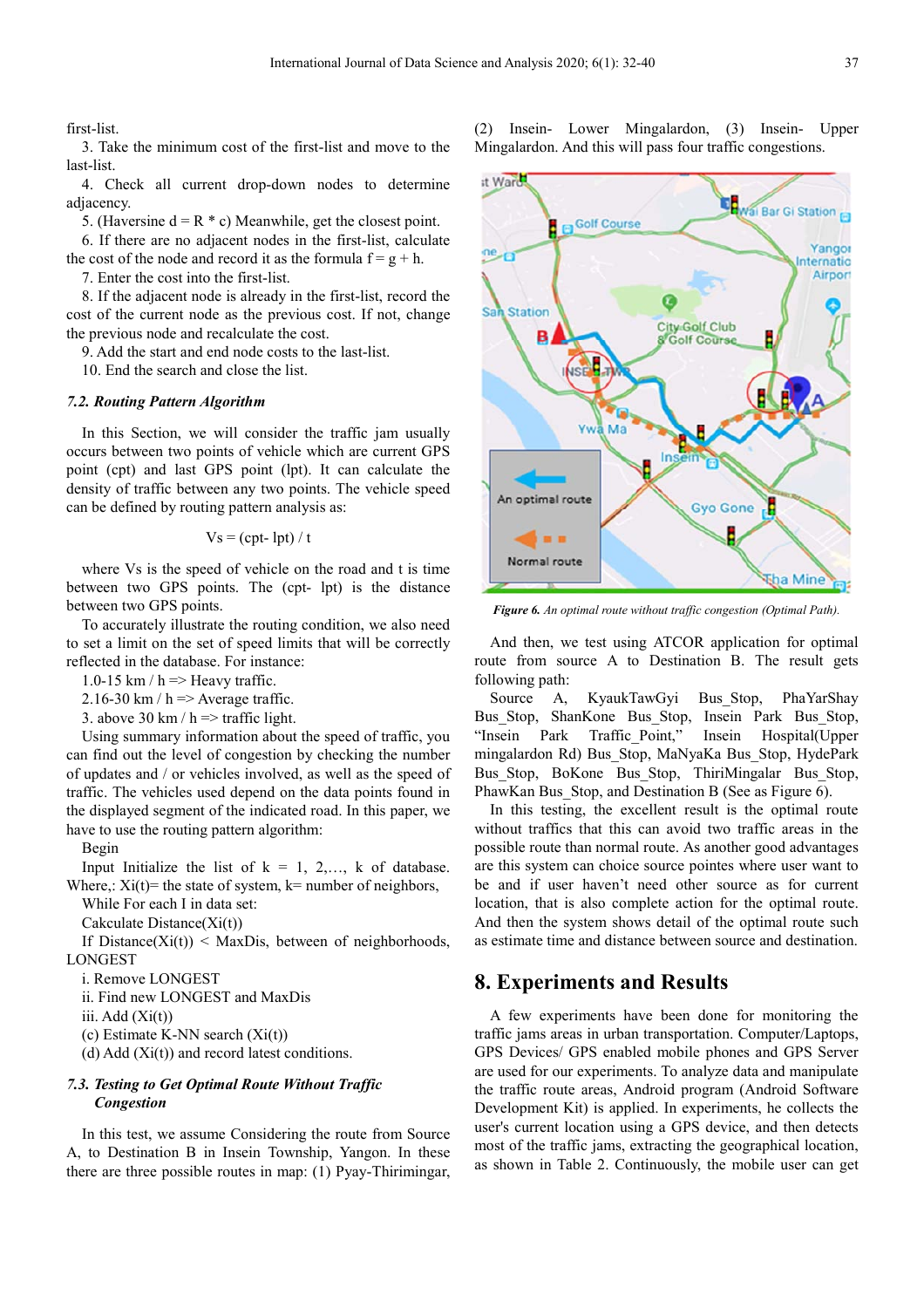the result of conditions. traffic jams on the route map, as shown in Figure 7.

Traffic jam usually occurs between two points, usually at the end points of a road. How to calculate the nearest location: The spherical cosine law (as Haversine's formula) was used to determine the nearest location, that is, the distance through SQL statements.

#### d=R\*acos(cos(latl).cos(lat2).cos(lng2 lngl)+sin(latl).sin(lat2))

Where, d is the distance between two coordinates (lat 1,

lng2) and (lat2, lng2) and R is the radius of the earth. (mean radius =  $6,371$  km).

*Table 2. Extracting Lat/Long location.* 

| <b>Name of Points</b>      | Latitude | Longitude | Remark        |
|----------------------------|----------|-----------|---------------|
| SawBwarGyiGone             | 16.8883  | 96.1223   | Traffic-Light |
| LanThitPoint               | 16.8909  | 96.1184   |               |
| <b>Insein Station</b>      | 16.8855  | 96.1074   |               |
| BahoLan Point              | 16.9009  | 960969    | Traffic-Light |
| DanyinGone Point           | 16.9340  | 96.1021   | Traffic-Light |
| UCSY (Computer University) | 17.0018  | 96.0926   |               |

![](_page_6_Figure_8.jpeg)

*Figure 7. Traffic Congestions Results.* 

In this paper, the efficiency of proposed system is tested on the Map of Yangon Division. The system gives the information of current traffic jams areas to mobile user (see figure 8). And also, it will provide the save time, low-cost effects and can easily reach the target places in short time by going with optimal path to get the destination.

![](_page_6_Picture_11.jpeg)

*Figure 8. Traffic jams information screen for mobile user.*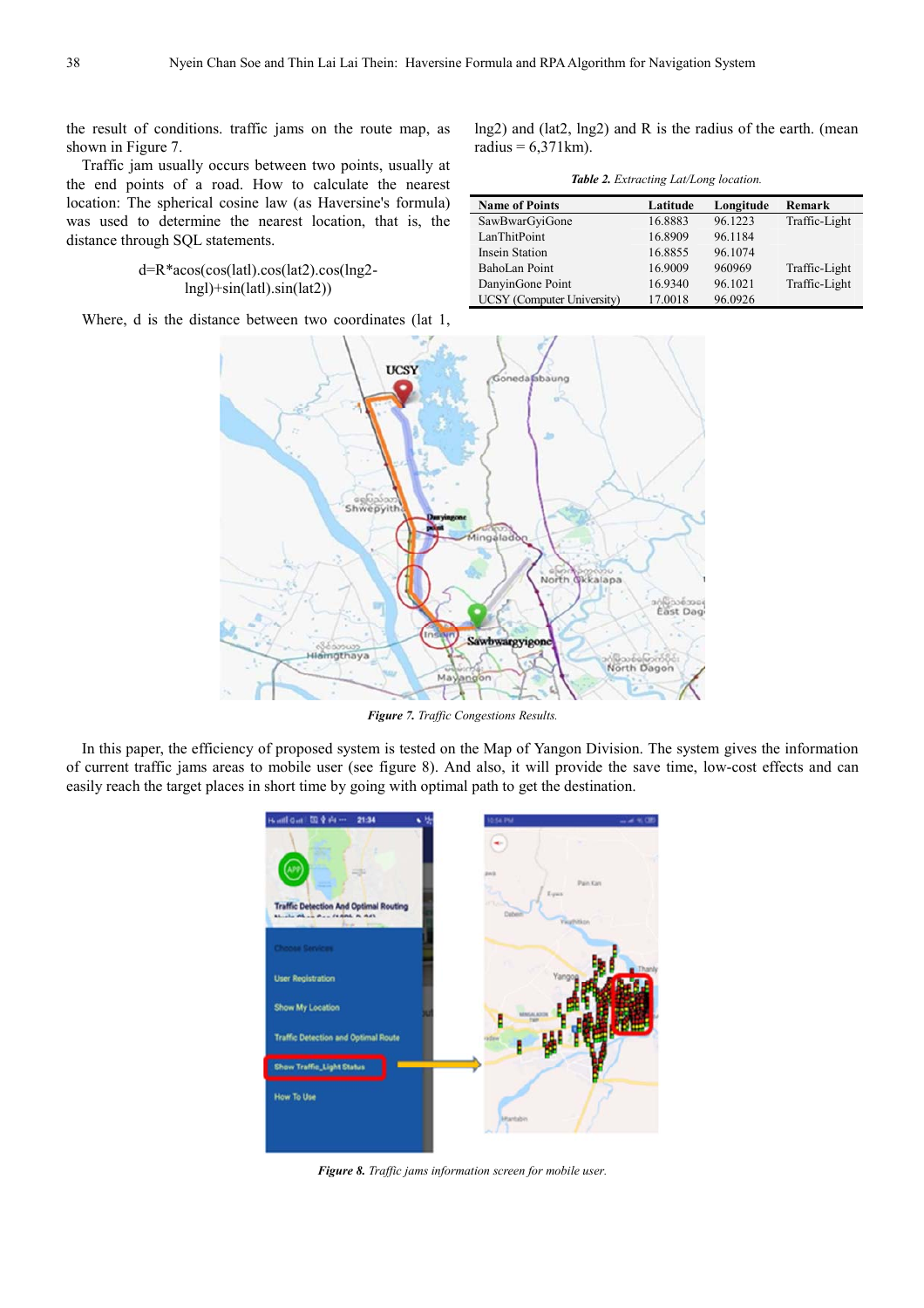![](_page_7_Figure_1.jpeg)

*Figure 9. Evaluation result of Optimal Route with distance value and time value.* 

# **9. Conclusion**

This system shows efficient method for Traffic Monitoring System of Yangon City in Myanmar Nation. The system estimates the traffic congestion areas of user's desired road segment of current time. Mobile phone with GPS-enabled can help their position and velocity accurately.

The system used methods that are Speed of traffic and routing pattern algorithms and Haversine methods. Software Requirements are QGIS and eclipse (JAVA), Map API and so on. Hardware Requirements are computer/Laptops GPS Devices/ GPS enabled mobile phones and GPS Server.

![](_page_7_Figure_6.jpeg)

*Figure 10. The General Processes of the system.* 

An excellent system for storing and managing these types

of data is the Geographic Information System (GIS). Access to GPS tracking data can be obtained from a mobile phone, tablet or desktop computer. View cars as they move in real time, or use the historical playback feature, which provides constant access to vehicle travel history. In the proposed system, GPS tracker devices are installed on each selected vehicle in the road network.

In the system the control server receives GPS data via GPS tracker and matching and calculate optimal route in the system to show result mobile user.

Moreover, it also provides the accurate map for more efficient estimation results for traffic state from GPS data and saving more time other. In the recent years every person uses smartphones mostly. Every smartphone come equipped with GPS to manage route applications. Thus, human activities can be represented well the result with GPS data. Users need to get the valued estimation facts (travel time, route distance and speed of vehicle) for not delaying and congest to reach their goals.

The proposed system is the most suitable method to know the areas of traffic congestion at the desired time. This system shows results of region traffic origin and destination traffic congestion states of all places of interest in Yangon using mobile phone GPS data. One of the initial motivations is people want to avoid the congestions points and better solution of real-time system for transportation.

## **Acknowledgemets**

First of all, I really thank to Chairmen and Co-chairmen of Organization Committee for the Conference that will held in 2020. After that, I am grateful to my family and my departments of official work who specifically offered strong moral and physical support, care and kindness, during the year of my Ph. D study. And then I would like to thank to Dr. Mie Mie Thet Thwin, Rector of the University of Computer Studies, Yangon for overall supporting during my thesis.

I also like to express my special thanks to my supervisor, Dr. Thin Lai Lai Thein, and Dr. Myint Myint Sein, Head of Department, Department of Geographical Information System.

# **References**

- [1] Cory. Brose Saint Mary's University of Minnesota, Graduate Studies in Resource Analysis, 700 "Geographic Information Systems for Spatial Analysis of Traffic Collision Locations in La Crosse, Wisconsin", Terrace Heights #10; Winona, Minnesota, 55987, USA.
- [2] ESRI, 380 New York Street Redlands, California 92373-8100 usa, "GIS Solutions for Highway and Roadway Management", Copyright © 2011 Esri. All rights reserved. Esri.
- [3] G. Leduc, "Road Traffic Data: Collection Methods and Applications, Working Papers on Energy, Transport and Climate Change," N. 1, JRC European Commission, 47967, 2008.